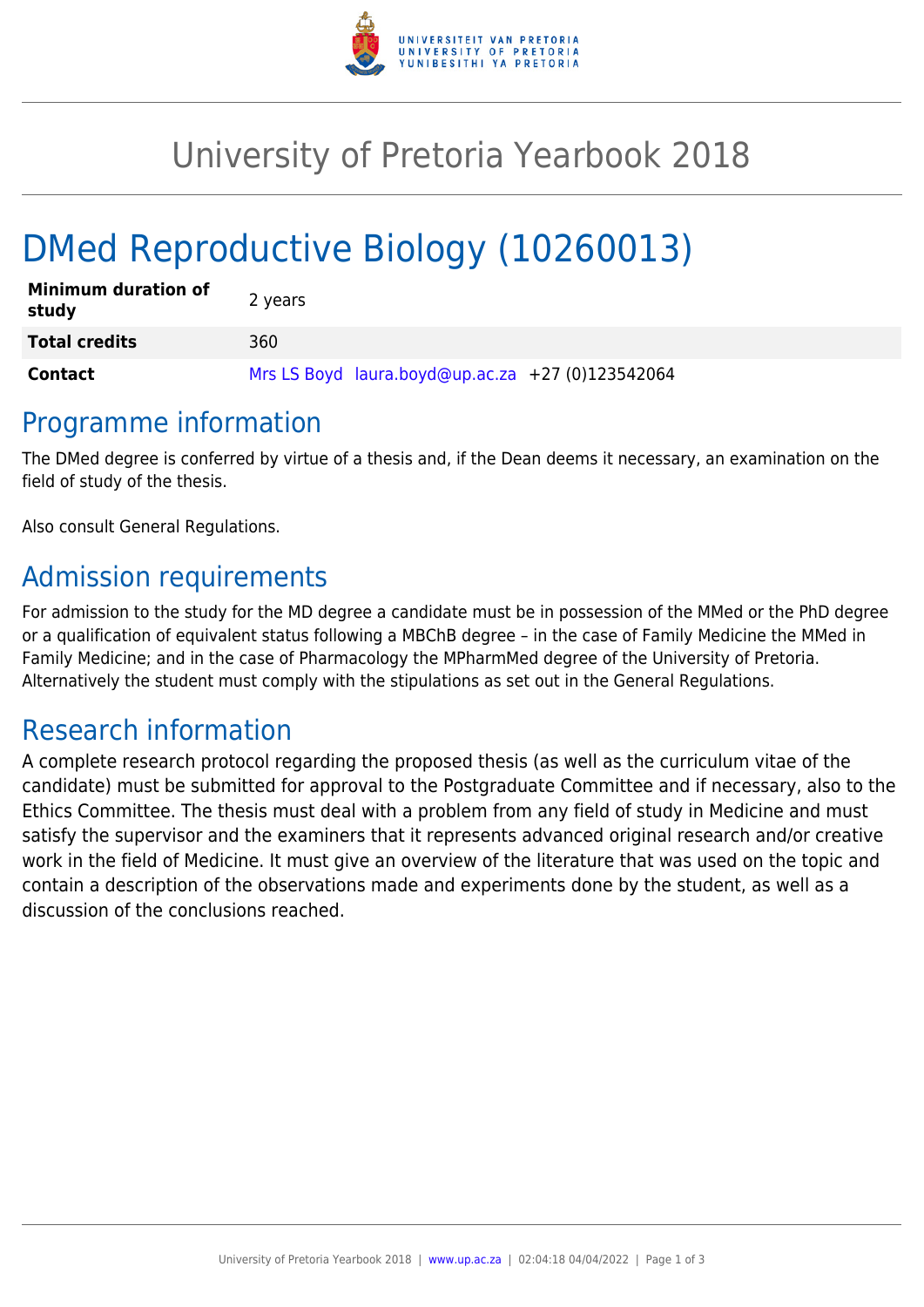

## Curriculum: Year 1

**Minimum credits: 360**

#### **Core modules**

#### **Thesis: Reproductive Biology 990 (RBI 990)**

| <b>Module credits</b>         | 360.00                         |
|-------------------------------|--------------------------------|
| <b>Prerequisites</b>          | No prerequisites.              |
| <b>Language of tuition</b>    | Module is presented in English |
| <b>Department</b>             | Obstetrics and Gynaecology     |
| <b>Period of presentation</b> | Year                           |